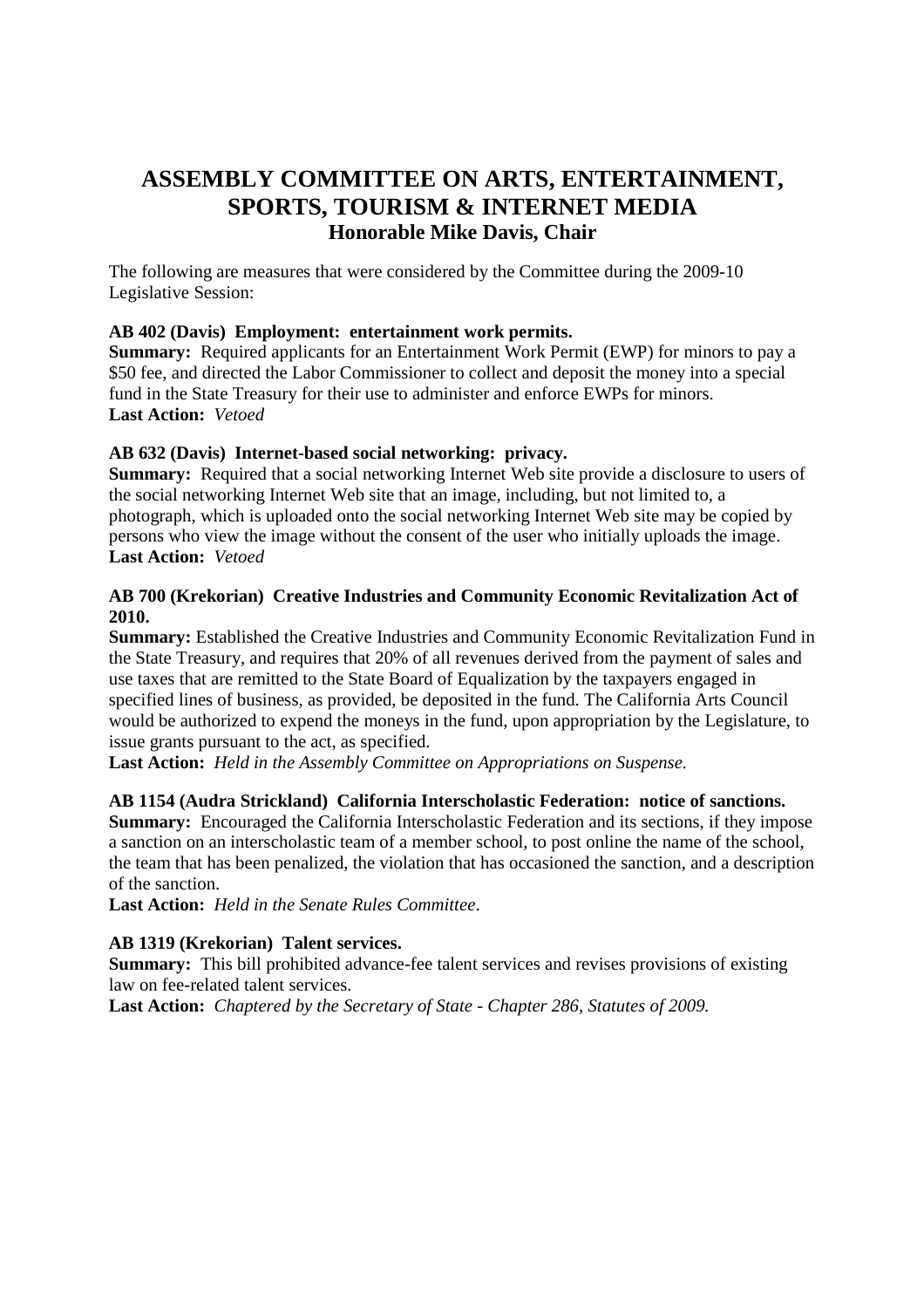## **AB 1777 (Portantino) Creative Industries and Community Economic Revitalization Act of 2010.**

**Summary:** Established the Creative Industries and Community Economic Revitalization Fund in the State Treasury, and requires that 20% of all revenues derived from the payment of sales and use taxes that are remitted to the State Board of Equalization by the taxpayers engaged in specified lines of business, as provided, be deposited in the fund. The California Arts Council would be authorized to expend the moneys in the fund, upon appropriation by the Legislature, to issue grants pursuant to the act.

**Last Action:** *Held in the Assembly Committee on Appropriations on Suspense.* 

#### **AB 1778 (Lieu) State agency promotions: commercials.**

**Summary:** Required state promotional commercials to be filmed in California. Specifically, this bill provided that any department, commission, office, agency, or other administrative entity of the state that produces, or contracts for the production of, a promotional commercial for the state or a product of the state, and finances that commercial in whole or in part with public funds, shall require that commercial be filmed in this state. An exception would be made for any agreement between a state entity and a private entity to promote a California product, as specified.

**Last Action:** *Vetoed.*

#### **AB 2032 (Davis) Employment: entertainment work permits.**

**Summary:** Provided authorization for the Labor Commissioner to collect and deposit any money from an application fee for an Entertainment Work Permit (EWP) into a special fund in the State Treasury for their use to administer and enforce EWPs for minors, as provided. **Last Action:** *Vetoed.* 

#### **AB 2079 (Torlakson) Student athletes: scholarships.**

**Summary:** Required California postsecondary education institutions that offer athletic scholarships to provide specified information regarding athletic scholarships and renewals, medical expenses, and athletic releases on their Internet Web sites, beginning January 1, 2012. **Last Action:** *Chaptered by the Secretary of State, Chapter 592, Statutes of 2010.* 

#### **AB 2522 (Saldana) Professional sports teams: public funding prohibition.**

**Summary:** Prohibited a professional sports team located in this state, as specified, from being eligible to receive public funds in the fiscal year following any fiscal year in which a broadcast of any home sporting event of that team is blacked out, with specified exceptions. **Last Action:** *Held in the Assembly Committee on Appropriations on Suspense.* 

#### **AB 2610 (Niello) Arts Council: officers and employees.**

**Summary:** This bill removed the Governor's authority to appoint the director and two deputies to the California Arts Council and instead requires the council to select a director, who is responsible for hiring council staff, including deputy directors. **Last Action:** *Chaptered by the Secretary of State, Chapter 100, Statutes of 2010.*

#### **AB 81x3 (Hall) (Third Extraordinary. Session.) Land use: City of Industry: stadium complex.**